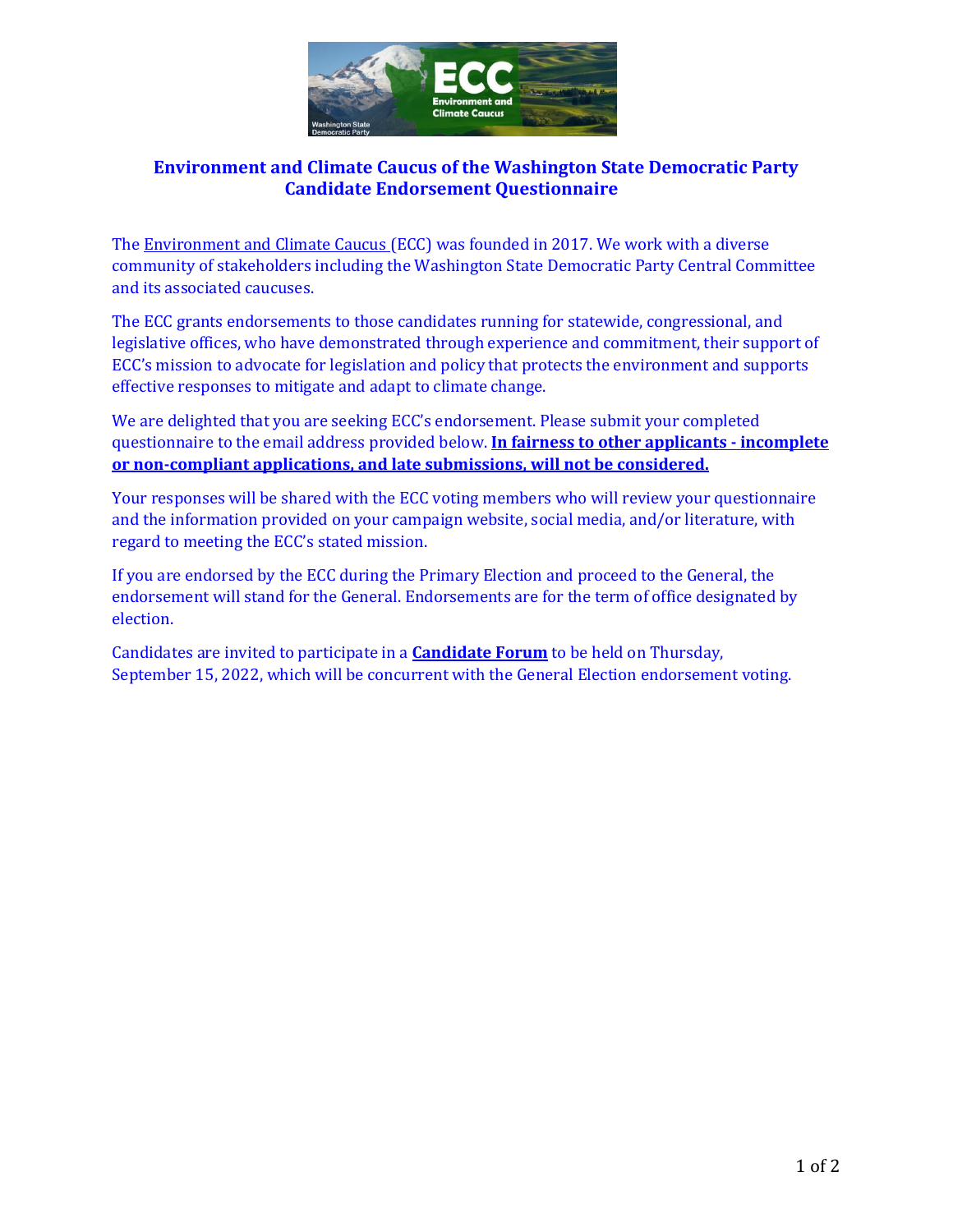## **QUESTIONNAIRE:**

*Please respond to all questions using black type.* 

- **Candidate's name:**
- **Candidate's email address:**
- **Candidate's phone:**

**Office and position sought**:

**Are you an incumbent running for re-election?**

**Have you ever served in an elected position, and if so, what position, and when?**

**How many other Democratic candidates are there in your race (at the time you fill this out)?**

**I am a Democrat or I am willing to be identified with the Democratic Party (judicial candidates please skip this question): Yes\_\_\_\_ No \_\_\_\_ Judicial \_\_\_\_**

**Links to your campaign website and/or Facebook and other Social Media:**

**Term of Office:**

**Campaign Manager's**

- **name:**
- **email address:**
- **phone:**

**Campaign Consultant's**

- **name:**
- **email address:**
- **phone:**

**Do you agree to not accept campaign donations from fossil fuel companies?**

**Have you signed or will you sign the No Fossil Fuel Money Pledge [\(https://nofossilfuelmoney.org\)](https://nofossilfuelmoney.org/)?**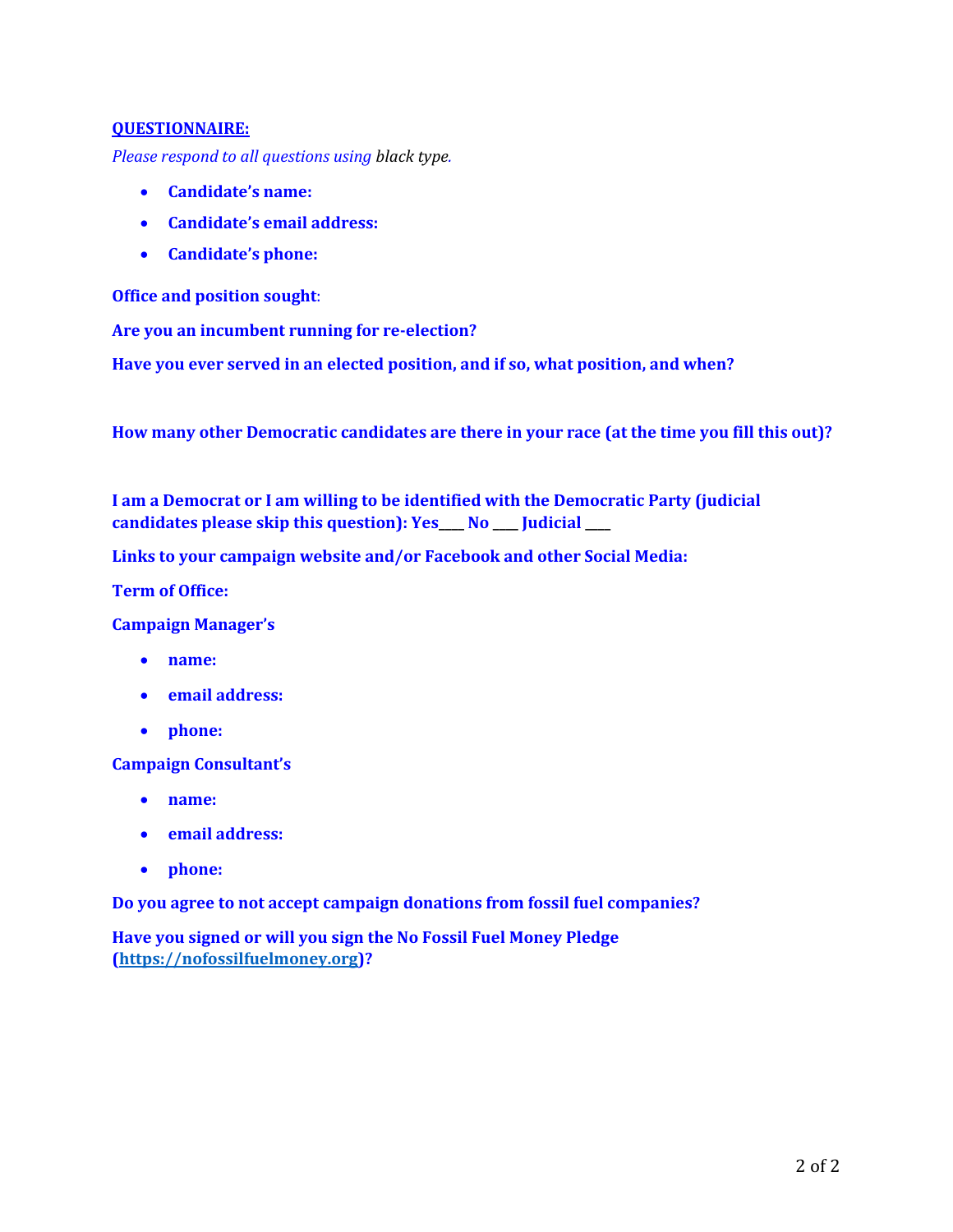**Why are you running for this position? What in your background has led you to run?** *(Not to exceed 100 words.)*

# **Questions** *(1000 words total for all five questions):*

- 1. What are your most significant accomplishments on environment and climate change?
- 2. Briefly list organizations, events, rallies, canvassing, referendums, or petitions you have engaged in to advocate for environmental protections?
- 3. If elected or re-elected what specific environment, climate change, biodiversity, and environmental justice legislation will you prioritize and champion?
- 4. For state office positions, what action will you take to accelerate efforts towards Washington State's 2030 Climate Goals, specifically a 45% reduction of carbon pollution below 1990 levels?